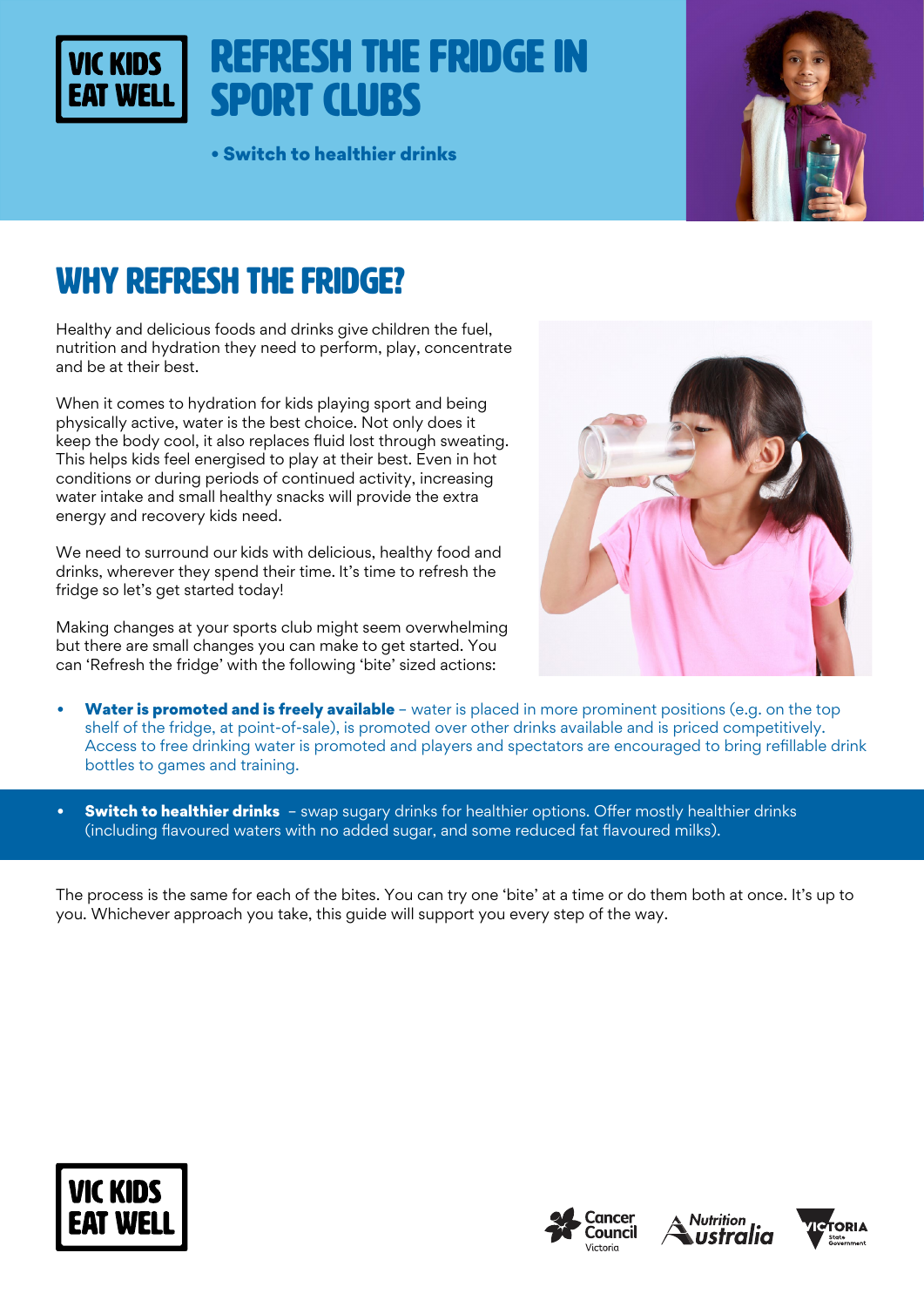# Switch to healthier drinks – WHAT'S INVOLVED?

The 'Switch to healthier drinks' bite includes swapping varieties of sugary drinks with healthier drinks available.

'Sugary drinks' include:

- regular, full sugar soft drinks such as cola, lemonade, etc.
- flavoured mineral waters and iced teas with added sugar
- regular, full sugar sports drinks and waters
- fruit juices, cordials or fruit-flavoured drinks with added sugar
- kombucha, with added sugar (>1g sugar per 100g).

### Healthier drink options include:

- plain, still or sparkling water, including tap water
- flavoured waters with no added sugar
- plain or flavoured milks (preferably reduced fat)
- 100% fruit juice (250ml or less) and coconut water with no added sugar
- artificially sweetened or 'diet' drinks, with no added sugar
- kombucha, with <1g sugar per 100g.





### To switch to healthier drinks, follow our three simple steps:



Start by reviewing what drinks are currently available at the club.

This will help identify healthier drinks that are already available, and sugary drink varieties that could be swapped over.

Consider all the drinks available including those sold in the canteen or any vending machines, as well as the other drinks the club has freely available (such as water/cordial jugs or water fountains).







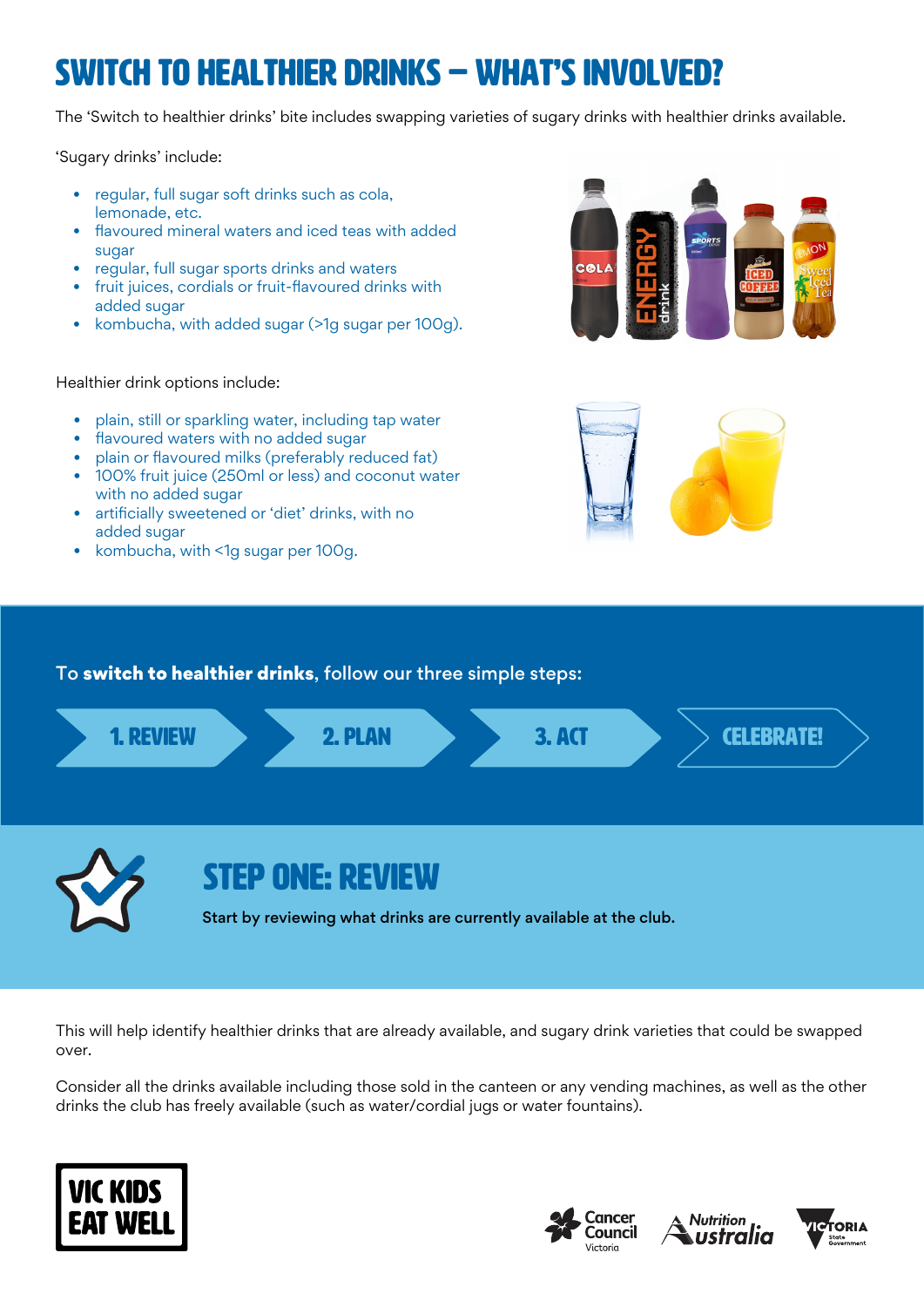

FP TWO: PI AN

Now you know what you have, decide how you will make your changes.

#### What changes do you need to make to swap some of your sugary drinks over to healthier drinks in your canteen, or other areas where you provide drinks?

Decide which sugary drinks you're able to swap and which you would like to keep. For instance, you may want to keep some of your best sellers and swap the less popular varieties for healthier drinks. Or you may want to offer only one or two flavours of a sports drink rather than four or five. You could also reduce the size of your sugary drinks. For example, by providing smaller cans of soft drink rather than large bottles.

You need to understand how the drinks are purchased. Find out where the club purchases its drinks for the canteen and for games. It could be:

- a local supermarket
- a local distributor or wholesaler.

Once you know where the club purchases its drinks from, review the drinks they currently have available. Or contact the supplier, if appropriate, to discuss and determine healthier drink varieties that the club can purchase.



STEP THREE: ACT

Now you've done all the groundwork, it's time to put it into action.

### Supporting success

Think about the ways you can promote your new healthier options through the way they are placed, priced and promoted. You are more likely to have success if you:

- Place water and healthier drink varieties on the counter of the canteen, or in the top half of the fridge.
- Move sugary drinks such as sports drinks and soft drinks out of sight (off the counter or to the bottom row of the fridge).
- Promote water and healthier drinks as part of meal deals together with healthier food options (e.g. chicken and salad roll and water for \$6).
- Price water and healthier drink options competitively with sugary drinks (e.g. sell water at \$2 and soft drinks at \$3).
- Put up posters advertising the new healthier drink options available.